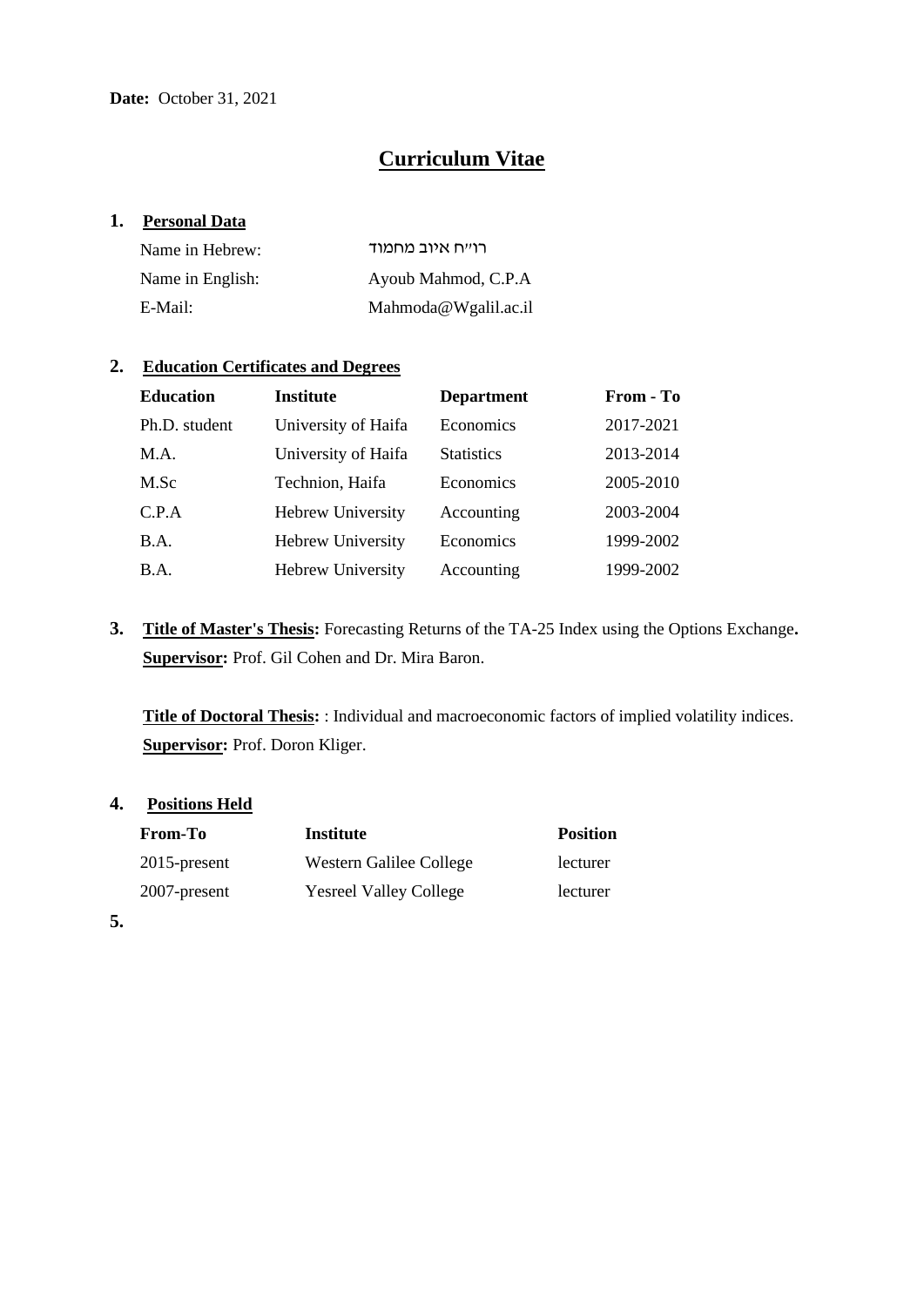## **6. Additional Professional Experience (Public Positions)**

Accounting and bookkeeping for companies, partnerships and other organizations.

## **7. Scientific Areas of Specialization**

Financial studies with an emphasis on the derivatives markets - options and futures.

## **8. Academic Profile**

As part of my master's thesis, I investigated the impact of the financial derivatives market on the stock market. This is a very important research work, as it shows the relationship between both markets and the impact of large market investors on the derivatives markets. The purpose of my PhD. dissertation is to characterize factors that may affect stocks returns and volatility, and to examine how they respond to different economic and psychological events.